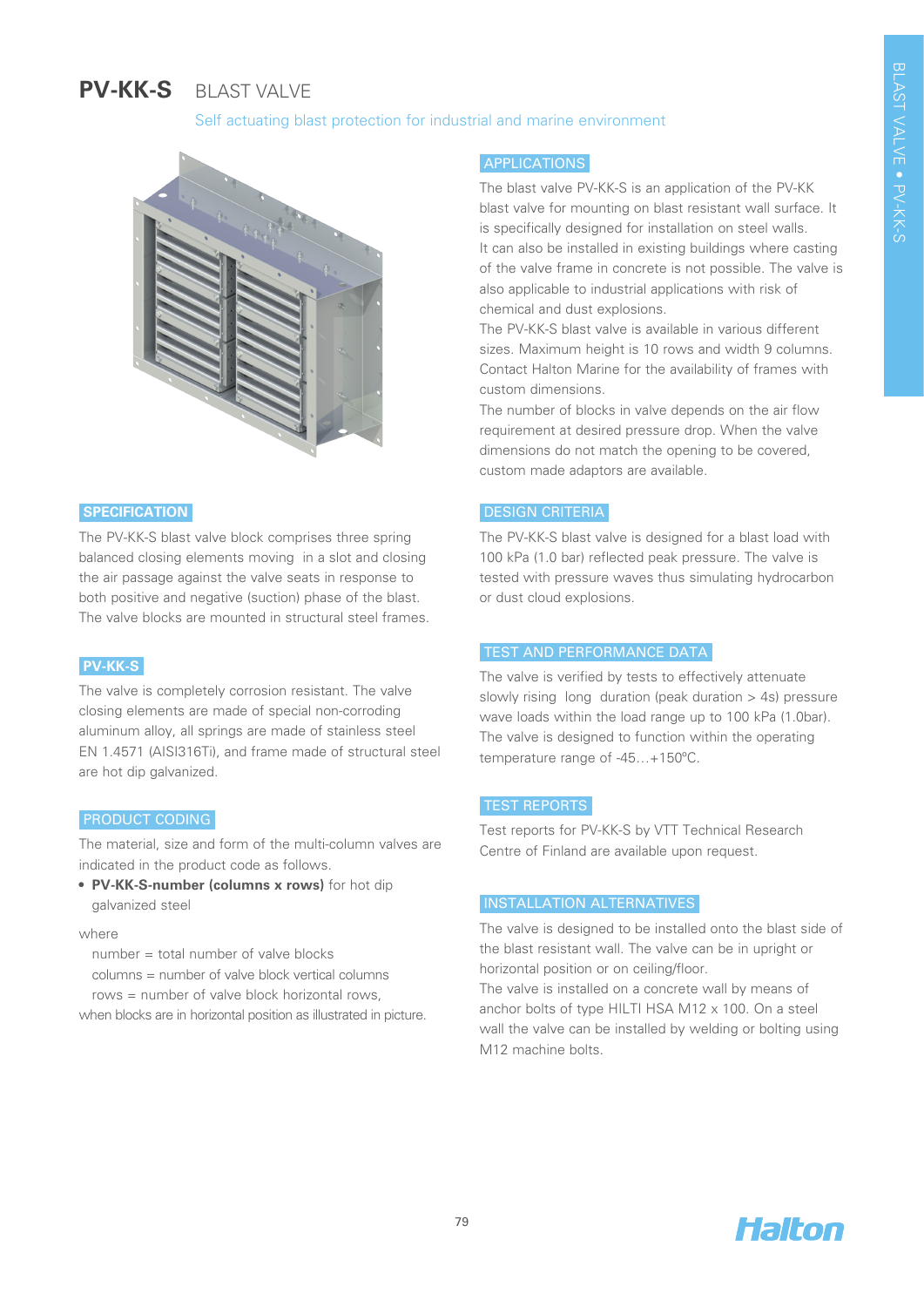# AIRFLOW CHARACTERISTICS

Air flow characteristics of one PV-KK-S blast valve block are given in the above chart. The flow curve is measured at 20 °C corresponding to air density of 1.2 kg/m3. The required number of valve blocks in a specific application is determined by dividing the total air flow by the air flow capacity of one valve block at desired pressure drop.









BOLTING ON A STEEL WALL

BOLTING ON A STEEL WALL







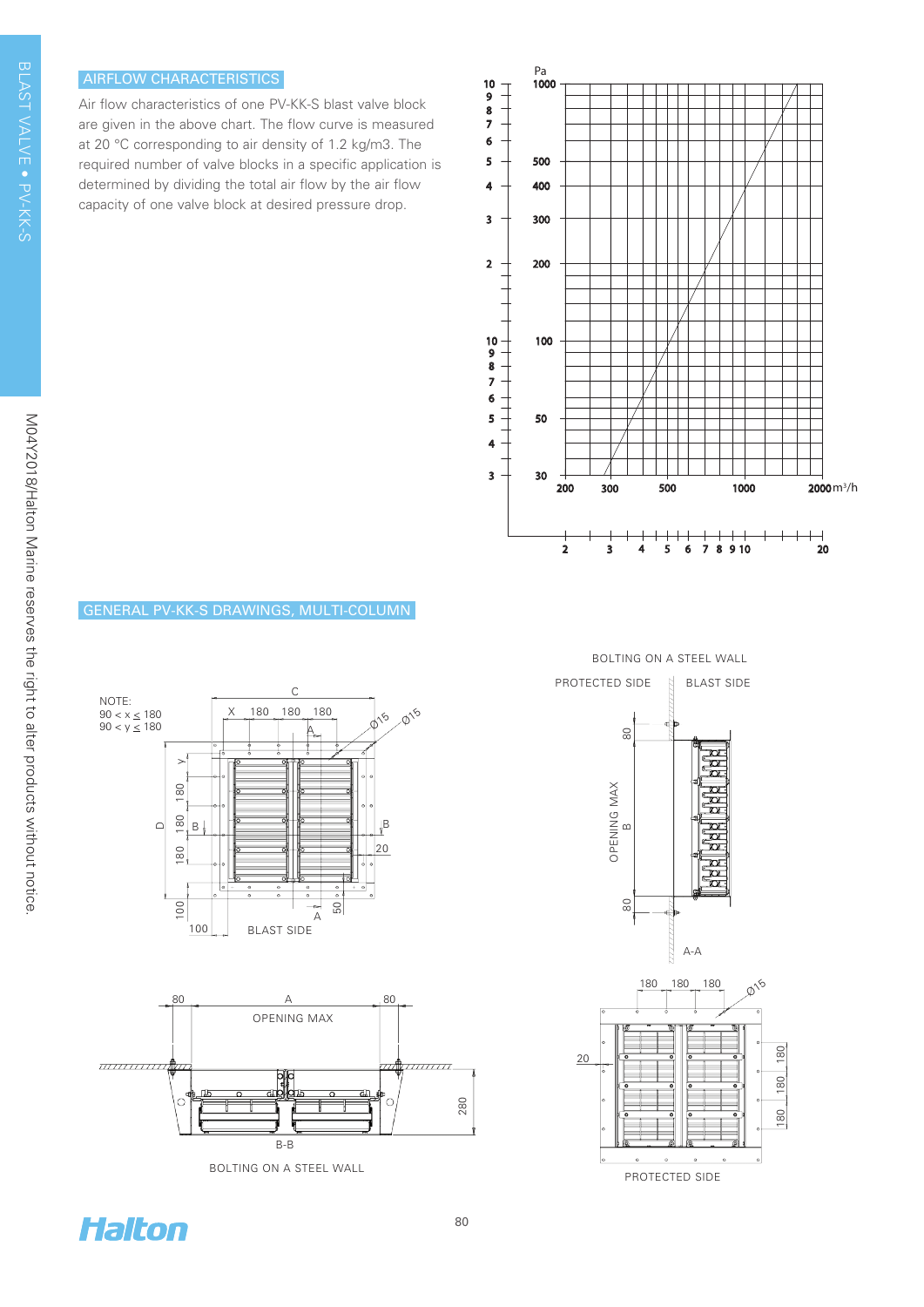## CHARACTERISTICS AND DIMENSIONS OF PV-KK-S SINGLE COLUMN VALVES

| Valve type code   | Concrete wall (mm) |                  | Steel wall (mm) |                  |             |          | Airflow at       | Airflow at       |
|-------------------|--------------------|------------------|-----------------|------------------|-------------|----------|------------------|------------------|
|                   | $A_{\text{max}}$   | $B_{\text{max}}$ | $A_{max}$       | $B_{\text{max}}$ | $C \, (mm)$ | $D$ (mm) | 100 Pa $(m^3/h)$ | 200 Pa $(m^3/h)$ |
| PV-KK-S-1         | 325                | 145              | 406             | 225              | 605         | 425      | 500              | 700              |
| PV-KK-S-2         | 325                | 325              | 406             | 405              | 605         | 605      | 1000             | 1400             |
| PV-KK-S-3         | 325                | 505              | 406             | 585              | 605         | 785      | 1490             | 2100             |
| PV-KK-S-4         | 325                | 685              | 406             | 765              | 605         | 965      | 2000             | 2800             |
| PV-KK-S-5         | 325                | 865              | 406             | 945              | 605         | 1145     | 2500             | 3500             |
| PV-KK-S-6         | 325                | 1045             | 406             | 1125             | 605         | 1325     | 3000             | 4200             |
| PV-KK-S-7         | 325                | 1225             | 406             | 1305             | 605         | 1505     | 3500             | 4900             |
| PV-KK-S-8         | 325                | 1405             | 406             | 1485             | 605         | 1685     | 4000             | 5600             |
| PV-KK-S-9         | 325                | 1585             | 406             | 1665             | 605         | 1865     | 4460             | 6300             |
| <b>PV-KK-S-10</b> | 325                | 1765             | 406             | 1845             | 605         | 2045     | 4950             | 7000             |

Key characteristics of the valves are given above relating to legends in drawings. Note that the size of opening to be covered depend on wall material due to the safety margin in bolting.

## CHARACTERISTICS AND DIMENSIONS OF PV-KK-S MULTICOLUMN VALVES

| Valve type code   | Concrete wall (mm) |                  | Steel wall (mm)  |                  |             |          | Airflow at       | Airflow at                 |
|-------------------|--------------------|------------------|------------------|------------------|-------------|----------|------------------|----------------------------|
|                   | $A_{\text{max}}$   | $B_{\text{max}}$ | $A_{\text{max}}$ | $B_{\text{max}}$ | $C \, (mm)$ | $D$ (mm) | 100 Pa $(m^3/h)$ | 200 Pa (m <sup>3</sup> /h) |
| $PV-KK-S-4 (2x2)$ | 722                | 325              | 802              | 405              | 1002        | 605      | 2000             | 2800                       |
| $PV-KK-S-6(2x3)$  | 722                | 505              | 802              | 585              | 1002        | 785      | 3000             | 4200                       |
| $PV-KK-S-8(2x4)$  | 722                | 685              | 802              | 765              | 1002        | 965      | 4000             | 5600                       |
| PV-KK-S-16 (2x8)  | 722                | 1405             | 802              | 1485             | 1002        | 1685     | 8000             | 11200                      |
| PV-KK-S-18 (2x9)  | 722                | 1585             | 802              | 1665             | 1002        | 1865     | 8900             | 12620                      |
| PV-KK-S-12 (3x4)  | 1118               | 685              | 1198             | 765              | 1398        | 965      | 6000             | 8400                       |
| PV-KK-S-15 (3x5)  | 1118               | 865              | 1198             | 945              | 1398        | 1145     | 7400             | 10500                      |
| PV-KK-S-18 (3x6)  | 1118               | 1045             | 1198             | 1125             | 1398        | 1325     | 9000             | 12620                      |
| PV-KK-S-21 (3x7)  | 1118               | 1225             | 1198             | 1305             | 1398        | 1505     | 10400            | 14700                      |
| PV-KK-S-20 (4x5)  | 1514               | 865              | 1594             | 945              | 1794        | 1145     | 9900             | 14000                      |
| PV-KK-S-24 (4x6)  | 1514               | 1045             | 1594             | 1125             | 1794        | 1325     | 11900            | 16800                      |
| PV-KK-S-20 (5x4)  | 1910               | 685              | 1990             | 765              | 2190        | 965      | 9900             | 14000                      |
| PV-KK-S-25 (5x5)  | 1910               | 865              | 1990             | 945              | 2190        | 1145     | 12400            | 17500                      |
| PV-KK-S-35 (5x7)  | 1910               | 1225             | 1990             | 1305             | 2190        | 1505     | 17350            | 24550                      |
| PV-KK-S-40 (5x8)  | 1910               | 1405             | 1990             | 1485             | 2190        | 1685     | 19800            | 28000                      |
| PV-KK-S-24 (6x24) | 2306               | 685              | 2386             | 765              | 2586        | 965      | 11900            | 16800                      |
| PV-KK-S-30 (6x5)  | 2306               | 865              | 2386             | 945              | 2586        | 1145     | 14800            | 21050                      |
| PV-KK-S-48 (6x8)  | 2306               | 1405             | 2386             | 1485             | 2586        | 1685     | 23800            | 33650                      |
| PV-KK-S-54 (6x9)  | 2306               | 1585             | 2386             | 1665             | 2586        | 1865     | 26800            | 37900                      |
| PV-KK-S-35 (7x5)  | 2702               | 865              | 2782             | 945              | 2982        | 1145     | 17350            | 24550                      |
| PV-KK-S-70 (7x10) | 2702               | 1765             | 2782             | 1845             | 2982        | 2045     | 34700            | 49100                      |
| PV-KK-S-48 (8x6)  | 3098               | 1045             | 3178             | 1125             | 3378        | 1325     | 23800            | 33650                      |
| PV-KK-S-80 (8x10) | 3098               | 1765             | 3178             | 1845             | 3378        | 2045     | 39650            | 56100                      |
| PV-KK-S-63 (9x7)  | 3494               | 1225             | 3574             | 1305             | 3774        | 1505     | 31200            | 44150                      |
| PV-KK-S-90 (9x10) | 3494               | 1765             | 3574             | 1845             | 3774        | 2045     | 44500            | 63000                      |

Key characteristics of the valves are given above relating to legends in drawings. Note that the size of opening to be covered depend on wall material due to the safety margin in bolting.